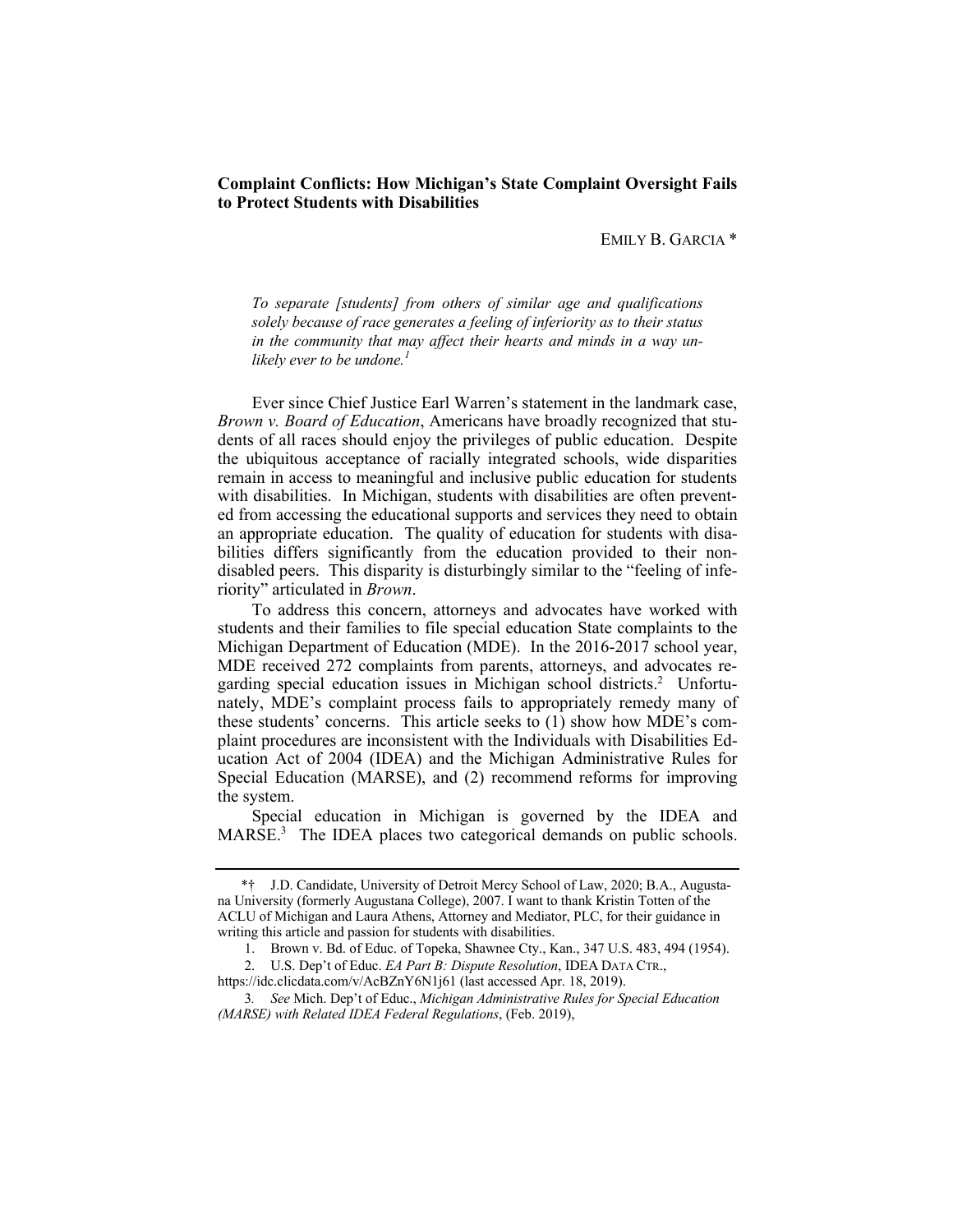First, it requires that school districts provide each student in special educa- tion with a "free appropriate public education" (FAPE) that is "designed to meet their unique needs and prepare them for further education, employment, and independent living  $\ldots$ .  $\cdot$ <sup>4</sup> The U.S. Supreme Court has recently interpreted the FAPE provision to ensure that each student with a disability receives an education that is "appropriately ambitious in light of his cir-cumstances."5

 Second, the IDEA requires that students with disabilities receive their education in the "least restrictive environment" (LRE).<sup>6</sup> The LRE require- ment ensures that students with disabilities are educated with their nondisabled peers "to the maximum extent appropriate."<sup>7</sup> The statute further of children with disabilities from the regular education environment" should only occur "when the nature or severity of the disability of the child is such that education in regular classes with the use of supplementary aids and services cannot be achieved satisfactorily."8 The IDEA requires that the school memorialize its education plan for each qualifying student in an states that placement in "special classes, separate schools or other removal individualized education program (IEP). 9

 Each state that receives special education funds from the federal gov- ernment is responsible for designating one agency to oversee special education services within its jurisdiction.<sup>10</sup> This oversight agency is called the "state educational agency."<sup>11</sup> The Michigan Department of Education, Of- fice of Special Education (MDE-OSE) acts as the state education agency in Michigan.<sup>12</sup> When an individual feels that a school district has failed to meet either the FAPE or LRE standard, has violated any provision of the IDEA, MARSE, or has failed to comply with the child's individualized ed- ucation plan, the party has three options. First, they may file a State com- plaint. Second, they may request mediation. Or third, they may file a request for a due process hearing.<sup>13</sup> Though the rules articulate these three

7*. Id.* 

8*. Id.* 

9*. See* 34 C.F.R. § 300.320(a) (2007).

 Education Programs, U.S. Dep't of Ed., to William L. Librera, Comm'r, N.J. Dep't of Ed., at 2 (May 26, 2004), 10*. See id.* § 300.149 (2006); Letter from Stephanie S. Lee, Director, Office of Special

<https://www2.ed.gov/policy/speced/guid/idea/letters/revpolicy/tpseagsa.html>.

11. 34 C.F.R. § 300.149 (2006); Letter from Stephanie S. Lee, *supra* note 11, at 3.

12*. See* U.S. Dep't of Ed., *About Ed. - Contacts*,

<https://www2.ed.gov/about/contacts/state/mi.html>(last accessed Apr. 13, 2019).

 *IDEA and MARSE*, at 1 (July 25, 18), 13*. See* Mich. Dep't of Educ., *Corrective Action Process for Noncompliance with the* 

[https://www.michigan.gov/documents/mde/MARSE\\_Supplemented\\_with\\_IDEA\\_Regs\\_379](https://www.michigan.gov/documents/mde/MARSE_Supplemented_with_IDEA_Regs_379)  598\_7.pdf.

<sup>4. 20</sup> U.S.C. § 1400(d) (2010); 34 C.F.R. § 300.101(c)(1) (2006).

<sup>5.</sup> Endrew F. ex rel. Joseph F. v. Douglas Cty. Sch. Dist. RE-1, 137 S. Ct. 988, 1000 (2017).

<sup>6. 20</sup> U.S.C. § 1412(a)(5)(A) (2005).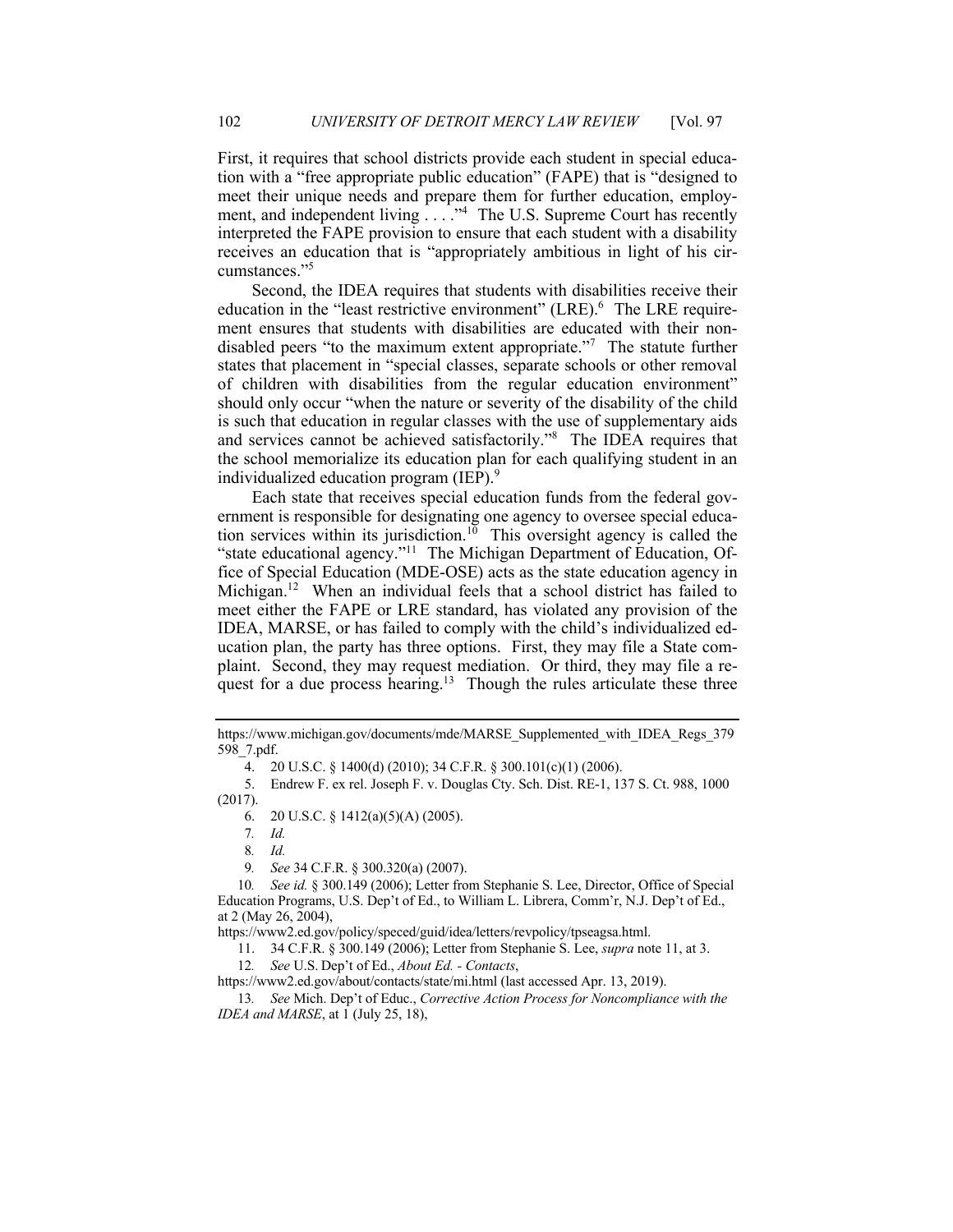avenues for relief, in practice, parents and advocates often elect to file a State complaint due to the costs and barriers associated with mediation and due process.<sup>14</sup>

 The regulations of the IDEA require that each state education agency State complaint process.<sup>15</sup> Accordingly, MDE-OSE is tasked with investigating all the State special education complaints filed with MDE.<sup>16</sup> If, fol- lowing an investigation, MDE-OSE determines that a district has failed to comply with special education law, it will issue a Decision itemizing the allegations. If the investigation finds violations, a Corrective Action Plan  $(CAP)$  is also included.<sup>17</sup> The CAP directs the district to take specific ac- tions intended to address not only the noncompliance associated with the particular child, but also outlines what steps a district must take in order to ensure "appropriate future provision of services for all children with disahave policies and procedures in place for resolving disputes through the bilities." $18$ 

 Following the issuance of the CAP, MDE-OSE is required to continue to monitor the district's progress in fulfilling the CAP remediations.<sup>19</sup> In Michigan, MDE-OSE has employed the Catamaran system to ensure compliance with a district's CAP.<sup>20</sup> Catamaran is an online tool that allows districts to input data regarding its compliance with a CAP.<sup>21</sup> MDE-OSE monitors the district's data in the Catamaran system. Once the district has provided sufficient information to Catamaran, MDE-OSE will review the data and then close the case.<sup>22</sup>

 Despite its purported compliance with the strictures of the IDEA in its State complaint process, MDE-OSE has failed to adequately meet all its re- sponsibilities toward students with disabilities. This failure can be attribut- ed to the inadequacies of two processes: (1) MDE-OSE's investigation pro-cedures, and (2) its oversight on school districts once a State complaint

14*. See EA Part B: Dispute Resolution*, *supra* note 3.

15*. See* 34 C.F.R. § 300.151(a) (2006).

16*. See id.* § 300.152(a).

 note 14 at 5–7. 17*. Corrective Action Process for Noncompliance with the IDEA and MARSE*, *supra* 

18*. See id.* at 1–3; 34 CFR § 300.151(b).

 *pra* note 14 at 1–2. 19*. See Corrective Action Process for Noncompliance with the IDEA and MARSE*, *su-*

20*. See id.* at 5*; see also Catamaran Training Website*, CATAMARAN,

<https://training.catamaran.partners>/ (last accessed Apr. 18, 2019).

 [https://www.michigan.gov/documents/mde/TA\\_CAPOC\\_Process\\_588879\\_7.pdf](https://www.michigan.gov/documents/mde/TA_CAPOC_Process_588879_7.pdf); Mich. (Oct. 17, 2018), Dep't of Educ*.*, Office of Special Educ., *Special Education Problem Solving Process*, 7

[https://www.michigan.gov/documents/mde/SpecialEducationProblemSolvingProcess\\_55039](https://www.michigan.gov/documents/mde/SpecialEducationProblemSolvingProcess_55039) 5\_7.pdf.

<sup>21.</sup> *See id.* 

 *pra* note 14 at 6–8. 22*. See Corrective Action Process for Noncompliance with the IDEA and MARSE*, *su-*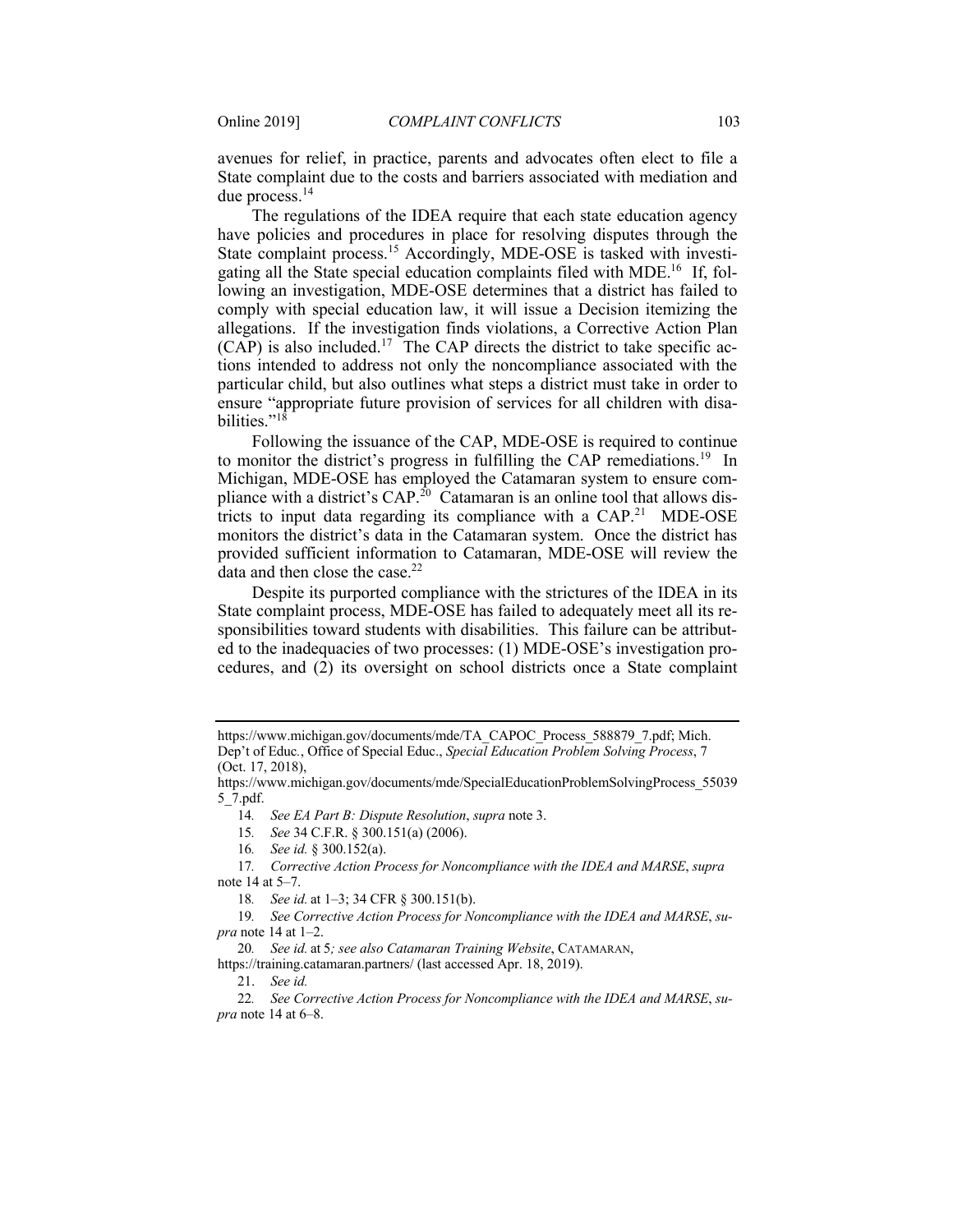investigation is completed. Unfortunately, students with disabilities are the victims of this ineffective system.

## I. MDE-OSE'S STATE COMPLAINT PROCEDURES REMAIN PROBLEMATIC

 In 2015, MDE contracted with Pingora Consulting, an educational consulting company that assists state agencies in developing IDEAcompliant policies and procedures.<sup>23</sup> MDE contracted with Pingora in or- der understand whether MDE was "adequately addressing [its] obligations [to IDEA]."<sup>24</sup> Pingora spoke with stakeholders statewide to gather data and impressions relating to MDE-OSE's dispute resolution program.<sup>25</sup> As a re- sult of its investigation, Pingora produced a report detailing the steps that MDE-OSE should take to become compliant with the IDEA's dispute resolution requirements.<sup>26</sup> With respect to the issue of oversight, Pingora recommended that MDE,

 Provide targeted technical assistance to complaint investigators and me- diators regarding the requirements of IDEA, appropriate investigatory techniques and standards, appropriate mediation techniques and stand- ards, and the expectations of OSE for timely, thorough, professional complaint investigations and mediations; [and]

 Provide targeted technical assistance to state monitors and state staff on a comprehensive system of general supervision, addressing noncompli- ance from all sources, and IDEA compliance tied to improving outcomes for students with disabilities.<sup>27</sup>

Pingora issued its report in February  $2016$ ,<sup>28</sup> at approximately the same time as Former-Governor Snyder's Special Education Reform Task Force found that changes were required to MDE-OSE's complaint procedures.<sup>29</sup> Despite the Task Force's findings and the guidance from Pingora, the superintendent of MDE stated that MDE-OSE was issuing a "strategic pause" on these recommendations.<sup>30</sup> Since this time, is unclear what changes MDE-OSE has made to its State complaint procedures. While ad- vocates have noted informal changes to these procedures, MDE-OSE has not developed formal policies and procedures that reflect the Pingora rec-

 fessional-services-2/regulatory-compliance/ (last accessed Feb. 7, 2019); Deposition of Teri Chapman, D.R. ex rel. Richardson v. Michigan Dep't. of Educ., ED-MI\_0007, at 60, (2016) (on file with the University of Detroit Mercy Law Review)[hereinafter "*Chapman Deposi-*23*. See Prof'l Serv.,* PINGORA CONSULTING, [http://www.pingoraconsulting.com/](http://www.pingoraconsulting.com) pro*tion*"].

<sup>24</sup>*. Chapman Deposition*, *supra* note 24, at 60.

<sup>25</sup>*. See* PINGORA CONSULTING, *supra* note 24. at 2.

<sup>26</sup>*. See generally* PINGORA CONSULTING, *supra* note 24.

<sup>27</sup>*. Id.* at 20.

<sup>28</sup>*. Id.* at 1.

 2016); *Chapman Deposition*, *supra* note 24, at 57. 29*. See* SPECIAL EDUC. REFORM TASK FORCE, FINAL REPORT TO THE GOVERNOR (Jan.

 SURVEY 4 (Mar. 3, 2017); *Chapman Deposition*, *supra* note 24, at 79–80. 30. PUB. SECTOR CONSULTANTS, FINAL REPORT: SPECIAL EDUCATION STAKEHOLDER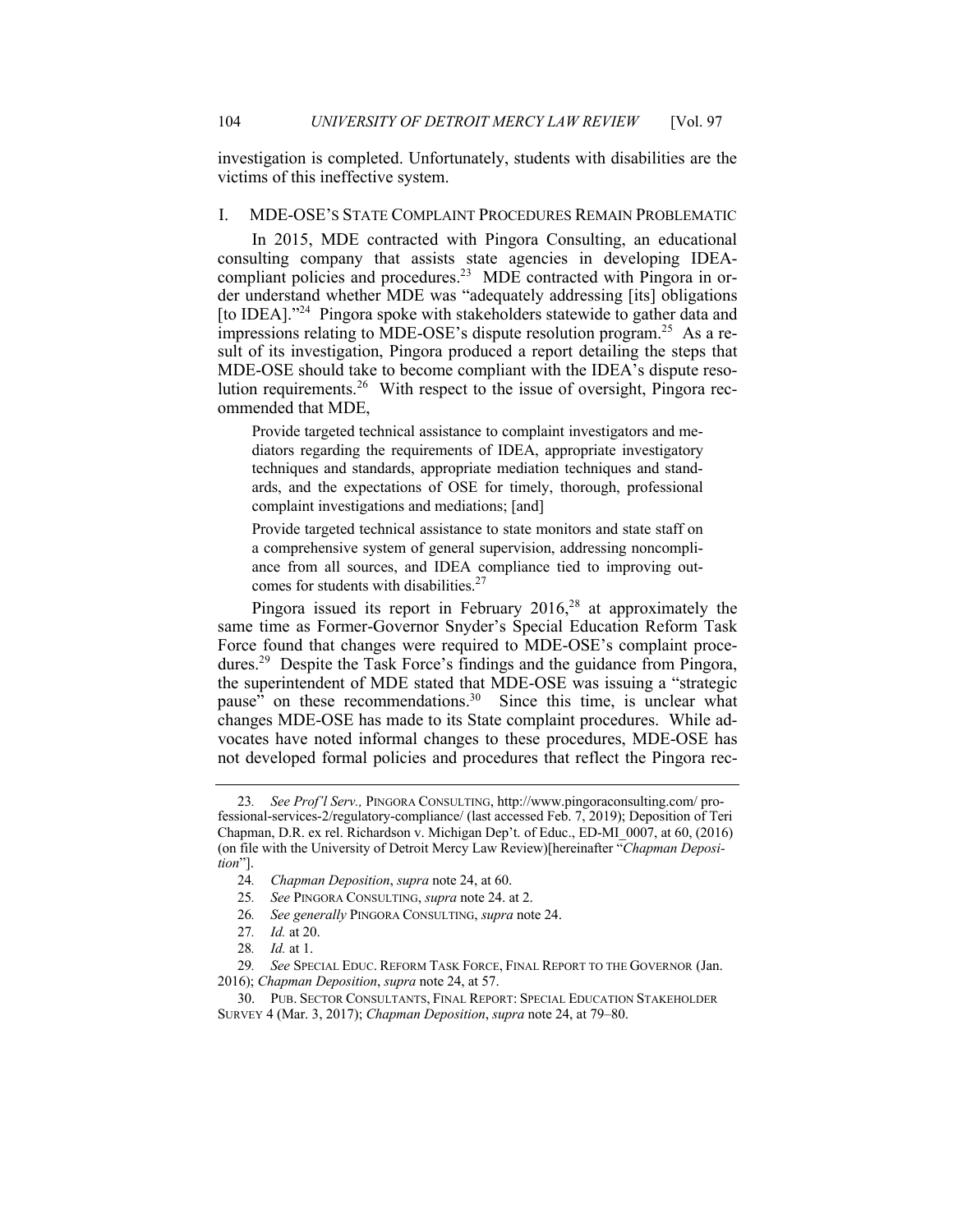ommendations. Problems remain with school districts that force complain- ant parents into due process hearings and the dependence MDE-OSE places on intermediate school districts in State complaint investigations.

## *A. Forced due process fails to produce beneficial outcomes for students.*

agency to] adopt written procedures for resolving any complaint  $\dots$ ."<sup>31</sup> pect that MDE-OSE will take steps to resolve the issues set forth in the complaint. Advocates have become concerned about a developing practice in which the more expensive due process litigation is forced upon families by the school district.<sup>32</sup> Although the IDEA allows school districts to request a due process hearing in lieu of a State complaint,<sup>33</sup> school districts have been using this to gain leverage over complainant families. This prac- tice has been denounced by the U.S. Department of Education, stating in a 2015 "Dear Colleague Letter" that: The IDEA's implementing regulations require "each [state education Parents and advocates who exercise the right to file a State complaint ex-

 Public agencies that seek to force parents who have already exercised their right to file a State complaint into a potentially more adversarial due process hearing harm the 'cooperative process' that should be the goal of all stakeholders. Moreover, [this practice] is contrary to Con- gressional intent in the 2004 amendments to the IDEA's dispute resolution procedures...<sup>34</sup>

 Forced due process hearings are problematic on two fronts. First, it places an undue burden on both parents and students with disabilities. Of- ten, parents are ill-equipped to effectively advocate for their son or daugh- ter in the court-like venue of a due process hearing against the school district's savvier legal team.<sup>35</sup> Because school districts are able to tap into insurance benefits to cover legal fees associated with due process, there is virtually no disincentive against due process from a school district's per- spective. As a result, parents are faced with an impossible choice of either hiring an attorney or attempting to represent their child on their own.

 Second, the filing of due process requests by school districts takes away MDE-OSE's responsibility for general supervision. Every state edu-

<sup>31. 34</sup> C.F.R. § 300.151(a) (2006); *see* MICH. ADMIN. CODE r. 340.1851 (2018).

 (this report was prepared for the Michigan Department of Education, Office of Special Edu- cation) (on file with the University of Detroit Mercy Law Review). 32*. See* Pingora Consulting, *Dispute Resolution Program Review*, at 7 (Feb. 2016)

<sup>33</sup>*. See* 20 U.S.C. § 1415(f)(i) (2005).

 dy Musgrove, Dir., Office of Special Educ. Programs, to Dear Colleague, Use of Due Pro- cess Procedures After a Parent Has Filed a State Complaint, at 4 (Apr. 15, 2015), 34. Letter from Sue Swenson, Acting Assistant Sec'y, U.S. Dep't of Educ., and Melo<https://www2.ed.gov/policy/speced/guid/idea/memosdcltrs/dcl04152015disputeresolution2q>

 2015.pdf [hereinafter "Dear Colleague Letter"].  *Parents from Disempowered Team Members to Arden Advocates*, 3 NW. J.L. & SOC. POL'Y. 35*. See* Margaret M. Wakelin, *Challenging Disparities in Special Education: Moving*  263, 264 (2008).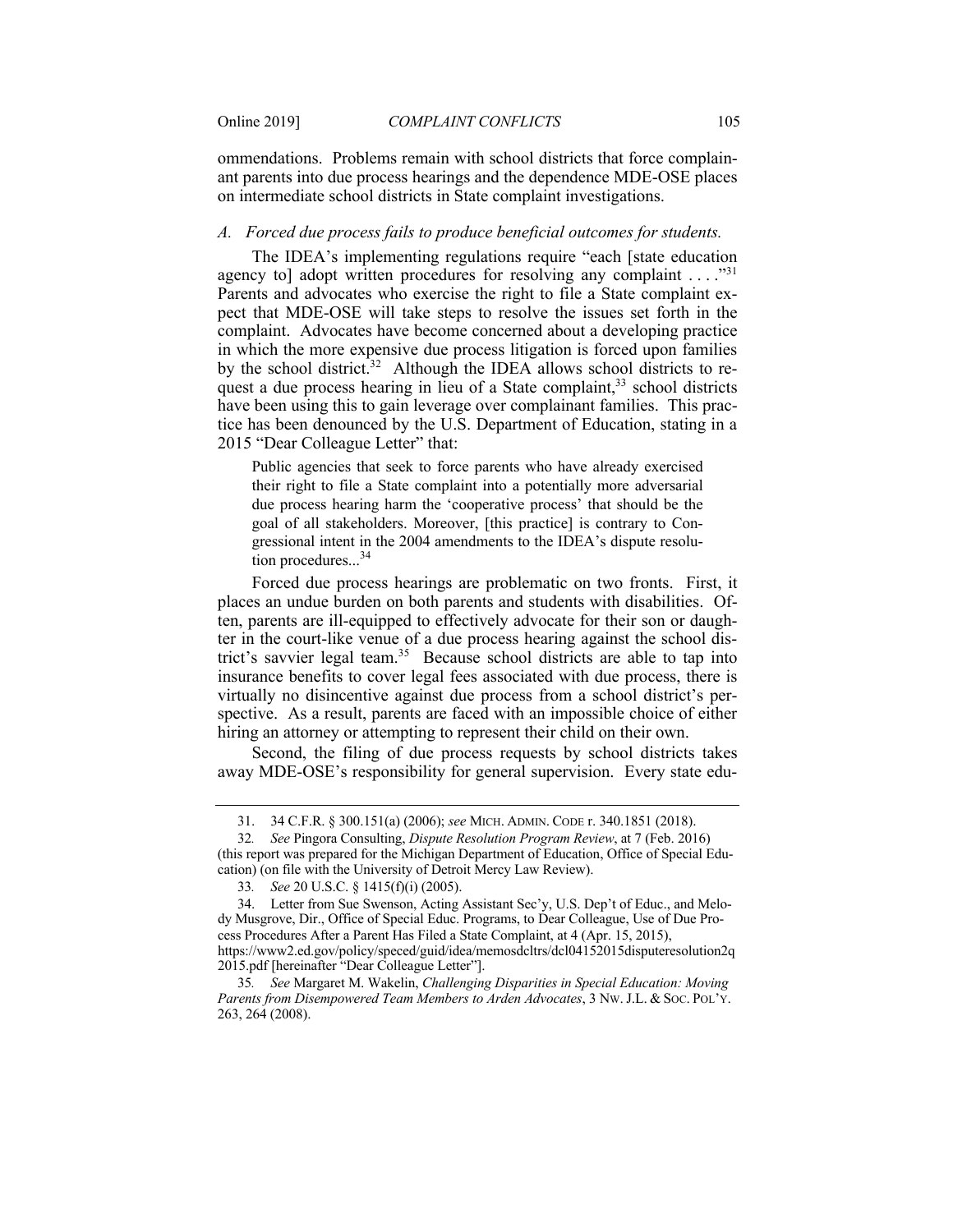cation agency is responsible for ensuring compliance with the IDEA.<sup>36</sup> A State complaint can alert MDE-OSE to noncompliance. However, a due process hearing request on the same issue requires the state to set aside its the issue. Additionally, due process requires that an independent hearing examiner adjudicate and resolve disputes between parents and school districts in individual, fact-based cases.<sup>37</sup> An independent hearing examiner must have knowledge of the IDEA as it pertains to an individual case, but is powerless to ensure districts' systemic compliance with the IDEA.<sup>38</sup> Consequently, the independent hearing officer's decision cannot enforce the rights of *all* students with disabilities to ensure the district meets its ob- ligations to all students under IDEA. If school districts routinely respond to State complaint investigations by filing a due process hearing request on the same issue, the State's ability to identify and correct noncompliance will be undermined. complaint investigation, effectively circumventing MDE-OSE's review of

 Furthermore, forcing complainant families into due process is contrary to congressional intent to ensure parents have access to a dispute resolution system less costly and adversarial than a due process hearing.<sup>39</sup> School dis- tricts enjoy extensive access to legal representation, as well as a bevy of experts on the school staff. Consequently, there are fundamental inequities in due process hearings between parents and school districts. In the end, it is the child with the disability who is harmed due to the burden these stressors place on the family, which is already experiencing significant distress as a result of the school district's failure to meet the child's needs.

 Parents who elect to file State complaints should feel assured that when they file a State complaint, MDE-OSE will investigate and remediate the issues under its complaint procedures. Parents should not fear that their choice to file a State complaint will cause them to face a forced due process hearing without the resources for fair participation.

## *B. MDE-OSE fails to perform independent investigations.*

 Each school district in Michigan is a constituent of an intermediate school district (ISD). The ISD is a county-level government agency that "assists local school districts in providing programs and services."<sup>40</sup> An ISD is responsible for ensuring that each of its constituent districts create a "plan for special education that provides for the delivery of special educa-tion programs and services designed to meet the individual need of each

<sup>36</sup>*. See* 20 U.S.C. § 1412(a)(11) (2016).

<sup>37</sup>*. See* 34 C.F.R. § 300.511(c) (2006).

 ability to understand, the provisions of [IDEA] Federal and State regulations pertaining to [IDEA], and legal interpretations of [IDEA] by Federal and State courts."). 38*. See* 34 C.F.R. § 300.511(c)(1)(ii) (2006) ("[m]ust possess knowledge of, and the

<sup>39</sup>*. See* Dear Colleague Letter, *supra* note 35, at 4.

<sup>40</sup>*. About OAISD*, OTTAWA AREA ISD,

 [https://www.oaisd.org/oaisd/aboutus/whatisanisd/](https://www.oaisd.org/oaisd/aboutus/whatisanisd) (last accessed Apr. 13, 2019).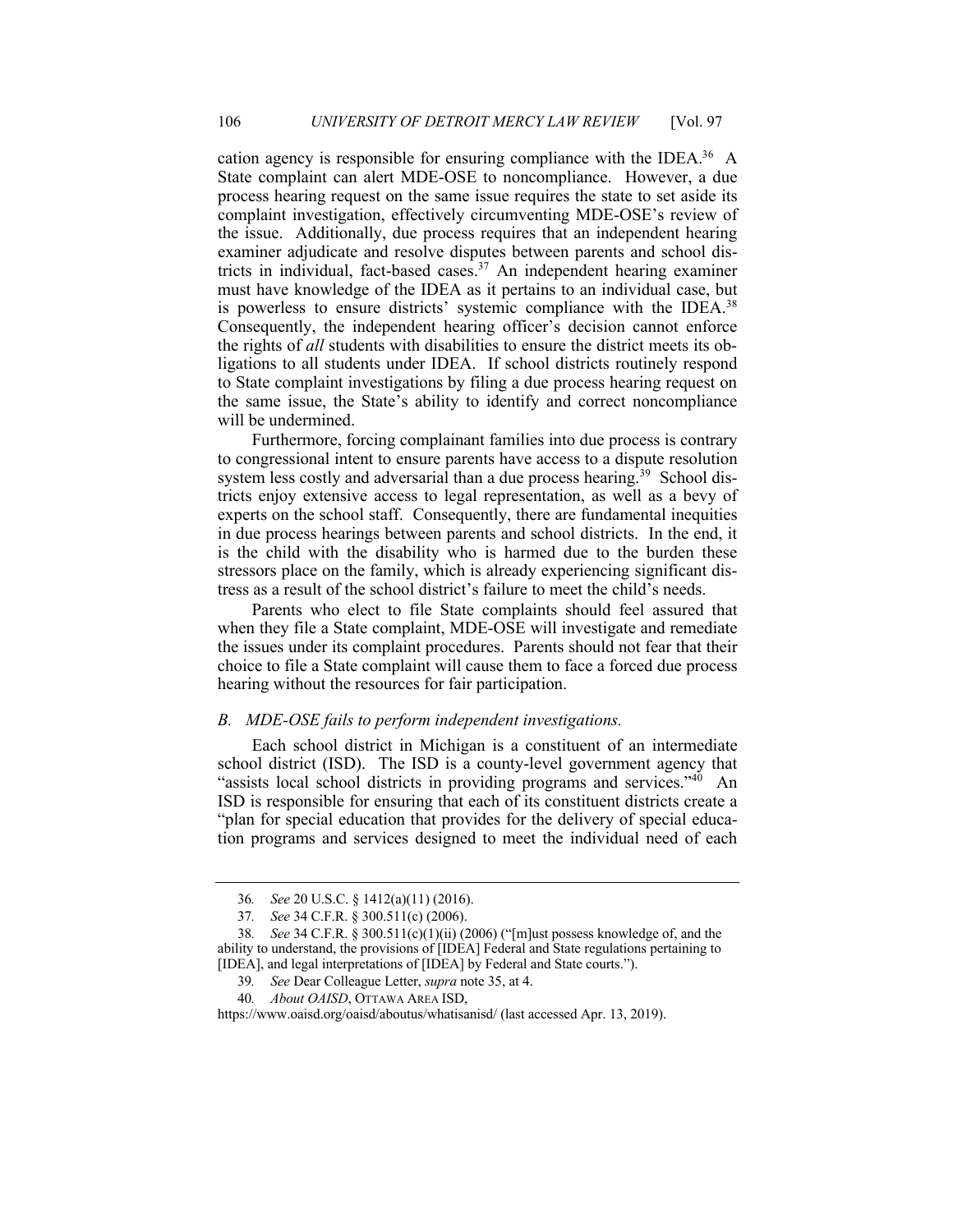student with a disability."<sup>41</sup> In addition to this responsibility, the ISDs play a key role with respect to State complaints because each ISD assists in investigating State complaints that arise in its constituent school districts.<sup>42</sup>

 The IDEA requires that each state education agency have procedures to "carry out an *independent* on-site investigation..."43 MDE-OSE's part- nership with the ISDs for State complaint investigations is problematic in light of the "independent" mandate of the IDEA because conflicts of inter- est exist between the ISD in its role as a supervisory agent of individual school districts and its investigatory role.

 A direct conflict of interest exists when the ISD is delivering some or all of the special education programming and related services the student receives. While the rules require that the investigator have no direct authority over the program at issue<sup>44</sup> and MDE-OSE may "independently ini- tiate and investigate a State complaint,"45 it is unknown how MDE-OSE ensures that the ISD investigator is truly independent.

 As a supervisory agent of individual school districts, the Michigan Legislature has demanded that each ISD work closely with its constituent districts to develop its special education plan.<sup>46</sup> This mandated cooperation puts the ISD at odds with its role as an independent investigator in the State complaint process. It is difficult to imagine how an ISD is able to act as an independent investigator, given that it is mandated to maintain a close working relationship with individual school districts and that it is often the ISD's own special education plan at issue in a State compliant.<sup>47</sup>

## II. MDE-OSE'S REMEDIATION OVERSIGHT IS INADEQUATE.

 MDE-OSE's oversight of noncompliant school districts fails to ensure that the districts have come into compliance with the IDEA or MARSE. The Special Education Reform Task Force acknowledged as much in its 2016 "Final Report" finding that MDE was non-complaint with the IDEA in its State complaint monitoring procedures.<sup>48</sup> Practically speaking, MDE- OSE's policies and procedures fail to ensure that school districts comply with the IDEA violations identified in a State complaint investigation.

 cial Educ., *Guidance for the Development of Intermediate School District (ISD) Plan for the Delivery of Special Education Programs and Services*, at 4 (May 10, 2014), 41. MICH. COMP. LAW § 380.1711(1)(a) (2017); Mich. Dep't of Educ., Office of Spe[https://www.michigan.gov/documents/mde/ISD\\_Plan\\_Guidance\\_565186\\_7.pdf.](https://www.michigan.gov/documents/mde/ISD_Plan_Guidance_565186_7.pdf)

 are responsible for carrying out investigations to State complaints); *Chapman Deposition*, *supra* note 24, at 52. 42*. See* MICH. ADMIN. CODE r 340.1853 (2018) (mandating that the ISD *and* the MDE

<sup>43. 34</sup> C.F.R. § 300.152(a)(1) (2006) (emphasis added).

<sup>44</sup>*. See* MICH. ADMIN. CODE r. 340.1853(2) (2018).

<sup>45.</sup> MICH. ADMIN. CODE r. 340.1853(1) (2018).

<sup>46</sup>*. See* MICH. ADMIN. CODE r. 340.1833 (2018).

<sup>47</sup>*. See* PINGORA CONSULTING, *supra* note 24.

 *tion*, *supra* note 24, at 57. 48. SPECIAL EDUC. REFORM TASK FORCE, *supra* note 30, at 13–14; *Chapman Deposi-*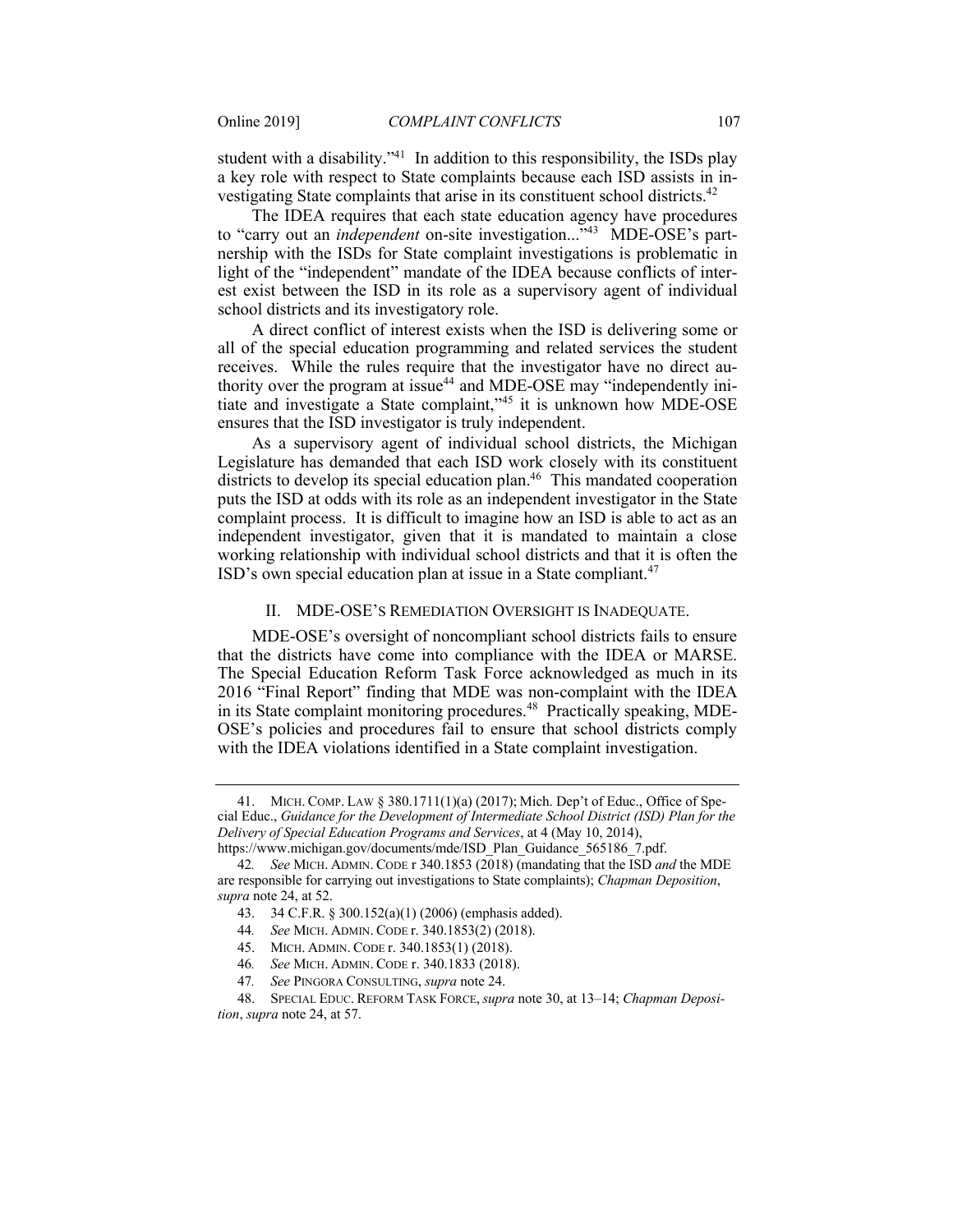#### *A. MDE-OSE's reliance on the Catamaran system is ineffective oversight*

 The IDEA requires that the state education agency address a district's "failure to provide appropriate services."<sup>49</sup> Despite this mandate, stake- holders in Michigan are concerned that MDE-OSE has failed to develop a system which makes certain that the district has remedied violations identi- fied as a result of a State complaint. This failure can partly be attributed to MDE-OSE's reliance on the Catamaran system as a means of ensuring that a district has corrected noncompliance.

 The Catamaran system, while useful for gathering data, does not ef- fectively ensure that the district has actually met its substantive IDEA re- sponsibilities to correct noncompliance identified through a complaint investigation. noncompliant district to take a series of concrete actions, MDE-OSE states that it will "monitor implementation of the corrective action and provide technical assistance" to the district.<sup>50</sup> After MDE-OSE approves this plan, the district must submit documentation to Catamaran establishing that it completed the activities outlined in its plan.<sup>51</sup> In practice, this requires the school district self-report its activities which purport to address the issues identified in the CAP.<sup>52</sup> However, there is no independent, substantive re- compliance. MDE-OSE does not speak with parents to inquire whether the circumstances have changed for the child as a result of the CAP. While MDE-OSE states that this process *may* involve on-site visits to schools, MDE-OSE has no obligation do so.<sup>53</sup> Following the issuance of a CAP, which directs the view, to determine whether the reported actions actually corrected the non-

 Effectively, MDE-OSE is relying on a district's self-interested evalua- tion of its performance in order to ensure compliance with a CAP. It is un- known whether parental contact and an on-site visit from MDE-OSE would be sufficient tools to determine a district's level of compliance. Nonethe- less, these steps would, at least, provide some level of independent verification that the district is complying with its CAP remediations.

*Id.* 

53*. See id.* 

<sup>49. 34</sup> C.F.R. § 300.151(b)(1) (2006).

<sup>50</sup>*. Special Education Problem Solving Process*, *supra* note 14, at 16.

 *pra* note 14, at 6. 51*. See Corrective Action Process for Noncompliance with the IDEA and MARSE*, *su-*

 Once the district has made the necessary corrections outlined in the SLCAP and uploaded supporting documentation to show correction of noncompliance, the dis- trict submits the SLCAP in Catamaran to the ISD for verification. The district re- ceives a confirmation email indicating that the SLCAP was submitted to the ISD and the ISD receives a notice that the SLCAP is now available for their review and verification. The ISD will then be able to access the SLCAP, review the up- loaded supporting documentation that demonstrates compliance, and may reach out to the district to clarify any other items as needed.

<sup>52</sup>*. See Chapman Deposition*, *supra* note 24, at 58.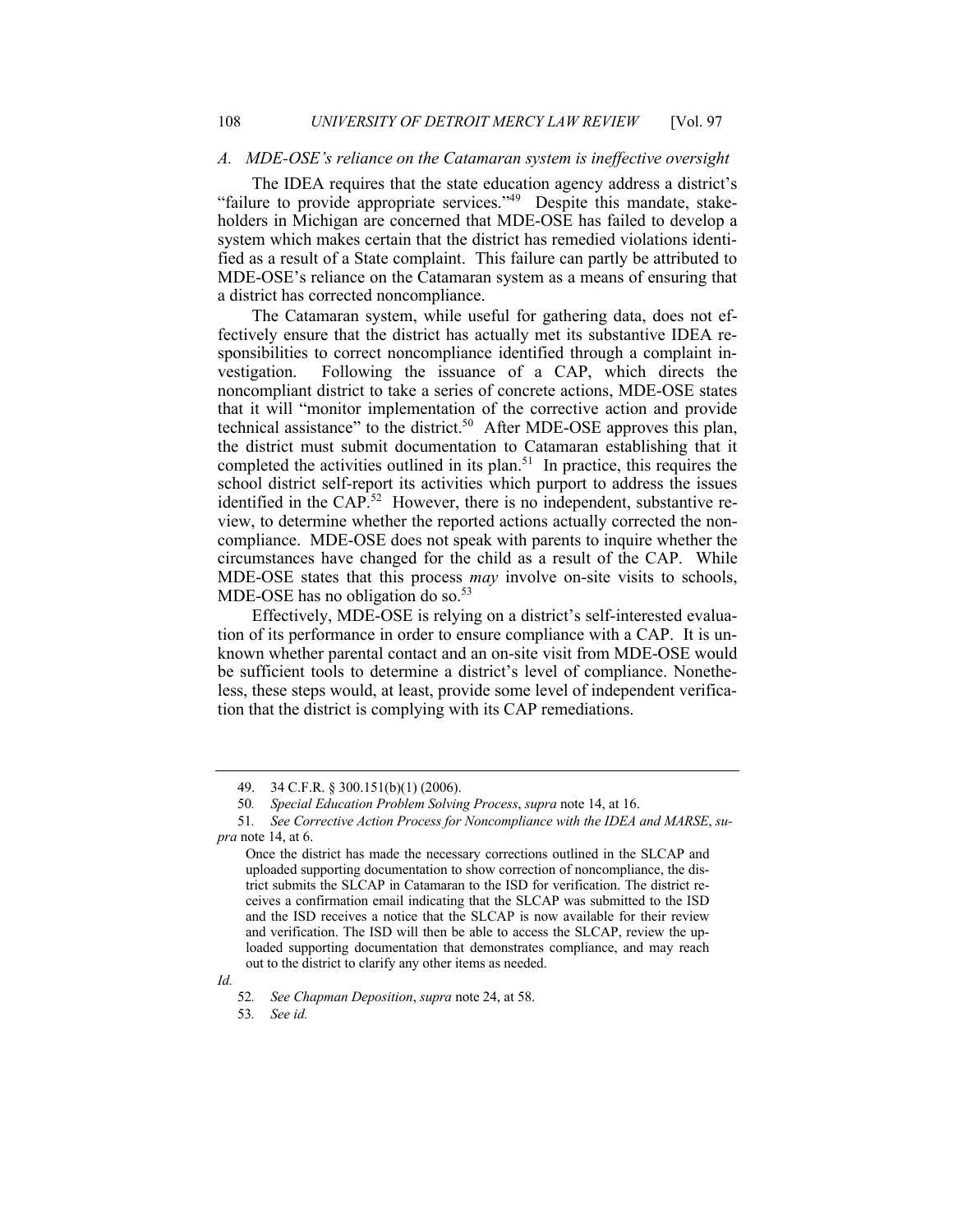# *B. There is a lack of effective communication between MDE-OSE and complainants.*

 MDE-OSE has failed to establish effective communication between it- self and complainant families. The failure of communication between MDE-OSE and families arises in two contexts: (1) established procedures in which a complainant may dispute the findings of MDE-OSE in a State complaint investigation, and (2) follow-up with the complainants about the school district's remedial actions.

 After MDE-OSE issues a decision to a State complaint, it mails complainants a "final written report" which details the district's CAP.<sup>54</sup> This is the only direct communication that MDE-OSE has with families regarding the steps the district must take to become compliant with the law.<sup>55</sup> Admit- tedly, some issues related to a CAP may be inappropriate to discuss with a vides the student and parents no way provide input because the district's CAP remediations are a negotiation between MDE-OSE and the school district.<sup>56</sup> If a parent has concerns about the CAP, MDE-OSE places the bur- den on parents to contact its office with their concerns. student or his representatives (i.e., personnel issues). Yet, MDE-OSE pro-

 Furthermore, MDE-OSE's usage of the Catamaran system leaves stu- dents and families with no way to knowingly assert whether the school dis- trict has made progress on a CAP because families have no access to the Catamaran system. $57$  So, even if a district has in good faith sought to ad- dress the issues brought forth in the student's complaint, the student cannot verify this information because MDE-OSE provides him no information of this nature. In effect, the usage of the Catamaran system leaves the student and parents with no party to speak with if the district fails to implement a  $CAP.<sup>58</sup>$ 

## III. MDE-OSE SHOULD TAKE STEPS FOR SUBSTANTIVE IMPROVEMENT.

 Each of these failures illustrates adverse consequences for Michigan students with disabilities. Under MDE-OSE's current State complaint structure, these students do not receive a complete vindication of their edu- cational rights. However, MDE-OSE is not without recourse. There are several tangible steps that MDE can implement in order to assure that stu-dent complaints are fairly investigated and monitored.

 1. MDE should promulgate rules under MARSE that expand the rights of parents when school districts unilaterally elect for a due process hearing despite the parent's choice to file a State complaint. In

<sup>54.</sup> MICH. ADMIN. CODE r. 340.1853(7) (2019).

 *pra* note 14 at 8. 55*. See Corrective Action Process for Noncompliance with the IDEA and MARSE*, *su-*

<sup>56</sup>*. See id.* at 3–8*.* 

<sup>57</sup>*. See id.* at 5*.* 

<sup>58</sup>*. See id.*; *see also* CATAMARAN, *supra* note 21.